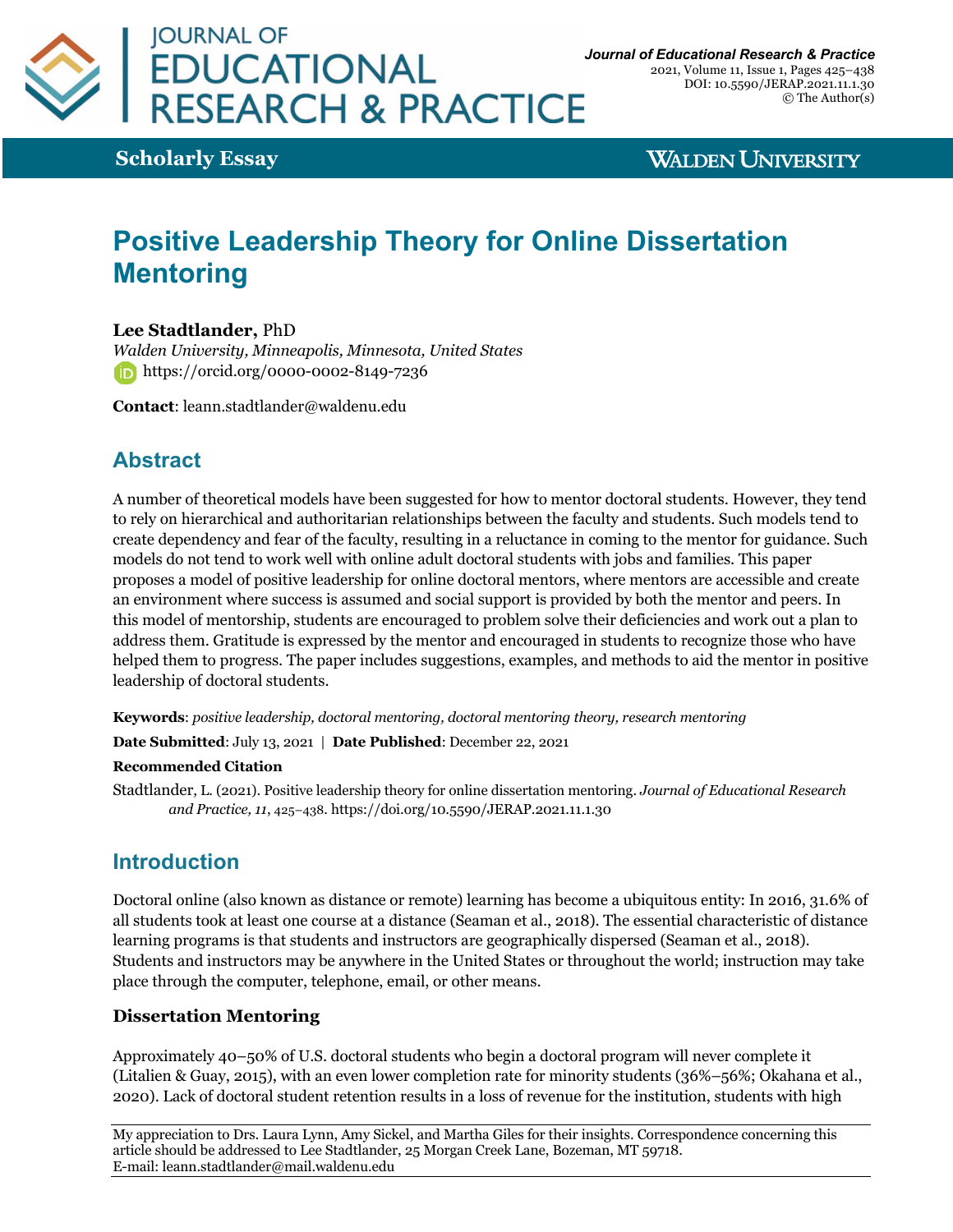student loans and no degree, and loss of institutional credibility. Regardless of the program or institution, the common element for all doctoral students is their research supervisor/faculty mentor, who assists and supervises the students' research for their doctoral dissertation. The doctoral dissertation (which may be called a "doctoral thesis," doctoral project," or "capstone" in some institutions) demonstrates students' abilities to conduct an original piece of empirical research as part of the requirements of doctoral programs (e.g., Ed.D., Ph.D.; Gardner & Barnes, 2014; Paré, 2017).

There is considerable empirical evidence that faculty-doctoral student research mentoring relationships are a significant aspect of the graduate education experience and foster student success (Al-Makhamreh & Stockley, 2019; Burrus et al., 2019; Patton, 2009). Such relationships benefit students in numerous ways including increased employment opportunities (Bova, 2000), development of professional skills (Bova & Phillips, 1984), and professional growth (Harris & Brewer, 1986). Research on faculty–graduate student relationships has provided valuable insights about effective practices that foster the success of graduate students in general (Ferrell et al., 2019; Komarraju et al., 2010) and underrepresented students specifically (Patton, 2009; Posselt, 2018). Research has demonstrated that faculty–graduate student relationships play an integral role in shaping graduate students' research training, their professional identity, and career dedication, in addition to providing socialization into academe (Gardner & Doore, 2020). Mentors derive a host of possible benefits as well, from personal satisfaction to career enhancement (Anafarta & Apaydin, 2016; Rose, 2003).

Doctoral programs, especially those online, tend to be lengthy and stressful; as a result, the online doctoral mentor needs to be more proactive than in a brick-and-mortar environment (Jameson & Torres, 2019). The lack of effective doctoral supervision can result in student emotional issues and social isolation and may result in the student leaving the program (Ali et al., 2007; Al Makhamreh & Stockley, 2019). A further issue online is that traditional doctoral supervision sets up an inherently hierarchical power relationship between supervisor and student. This power dynamic is perceived to be unequal, resulting in the relationship being a determining factor in whether the student will be successful in his or her program (Morris, 2011). The power dynamic can add more challenges to the relationship because it may affect students' willingness to express their feelings or perceptions regarding the effectiveness of the supervision they receive (Al Makhamreh & Stockley, 2019).

An example of the power differential in doctoral mentoring is illustrated in a recent theory to aid faculty in effective mentoring: Roberts and Ferro-Almeida's (2019) theory of tough love for doctoral mentors, which combined parenting and trust theory. According to tough love theory, mentors who are benevolent, competent, honest, reliable, and demanding will bring about optimal growth of students. The basis of the theory is authoritative parenting and is one of hierarchical authority, in which the mentor (in the parent role) expresses high expectations and demands that young people reach those expectations. However, today many doctoral students are not of traditional college age (particularly in online education) and a parental authority may not be appropriate for them. Hierarchical relationships tend to infantilize the person, placing them in a position of dependency and fear of the authority (Diefenbach, 2013). Mentors need to recognize that doctoral students are adults and lead them to make their own decisions so they will be independent scholars and researchers.

Research has shown some online doctoral mentor behaviors are linked to better student performance. In a systematic review of the literature on online supervision, Gray and Costa (2019) identified nine aspects of an effective doctoral student/supervisor relationship.

- 1. Supervisor ensures that assumptions, and expectations are openly discussed, and agreement are embedded in ground rules which are regularly reviewed and re-affirmed in the context of online supervision.
- 2. Supervisor is intrinsically enthusiastic about their topic.
- 3. Supervisor adopts an educative role suitable for the medium of online learning.
- 4. Supervisor cares about them as an individual as well as their research.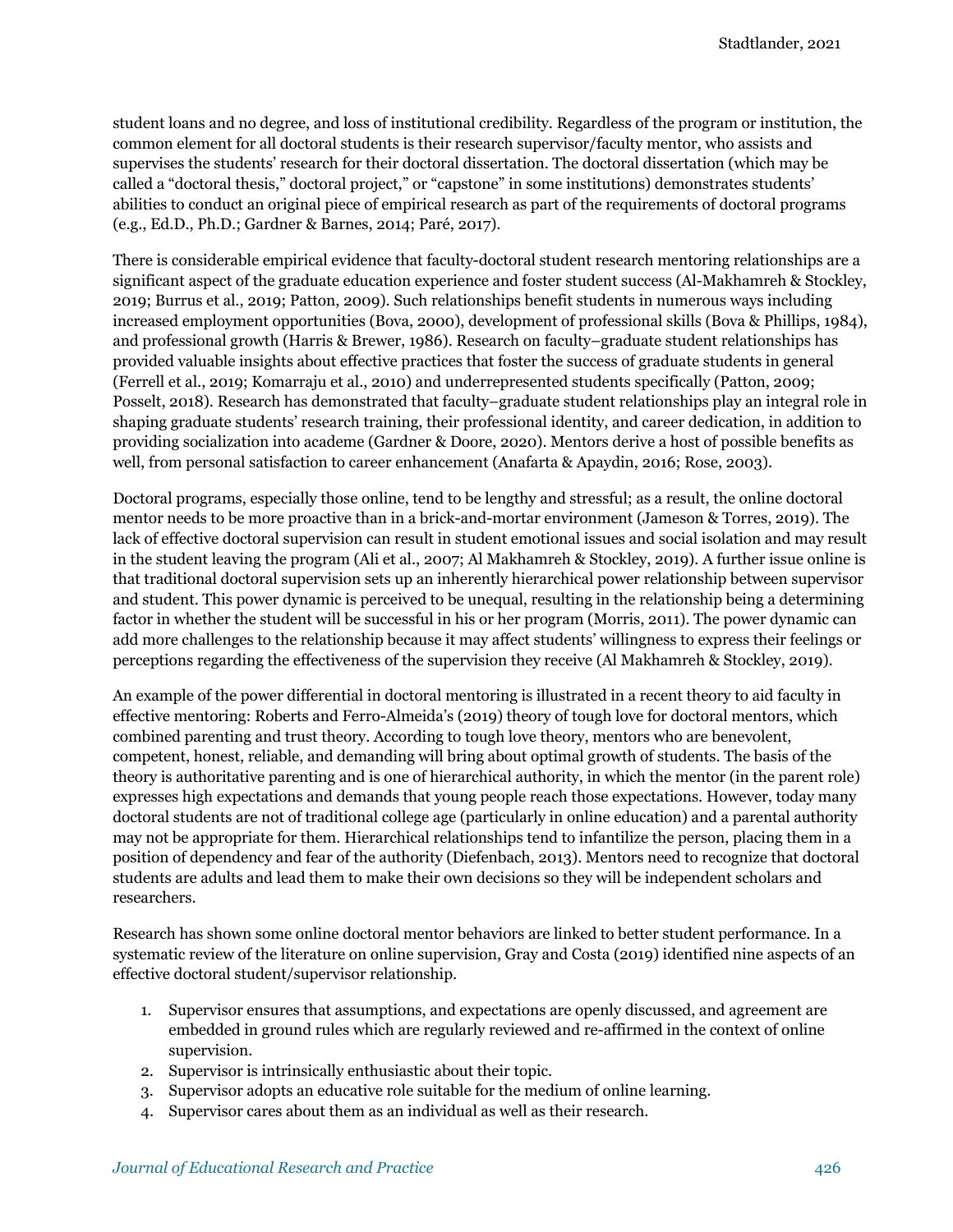- 5. Supervisor is culturally aware and sensitive in the way that the online relationship is developed and progressed.
- 6. Supervisor is readily available and always there when needed.
- 7. Supervisor provides readily understood guidance and is approachable when further clarification is required, using a variety of online resources as appropriate.
- 8. Supervisor provides advice on their work, sending it back as soon as possible with comments and constructive criticism, using a variety of online resources as appropriate.
- 9. Supervisors should provide a coherent structure as well as support within the online supervisor relationship. (p. 185)

However, as Gray and Costa (2019) indicated, a theoretical framework incorporating these known aspects of online doctoral mentoring is lacking. An option in mentoring that addresses many of the identified positive mentoring attributes and has not been previously employed for doctoral faculty mentors is that of positive leadership.

#### **Positive Leadership**

Cameron (2012) introduced the concept of positive leadership, which was based upon the principles of positive psychology (Seligman, 1999); it has recently been applied to business organizations (Adams et al., 2020), to K–12 education leadership (Cherkowski et al., 2020), and to higher education leadership (Benito et al., 2018; Buller, 2013). A critical review of the literature on positive leadership (Malinga et al., 2019) determined that positive leadership consists of a number of leadership traits (e.g., optimism and a "can-do" mindset, altruism, an ethical orientation, and motivational characteristics). A positive leader should possess specific leadership behaviors, such as creating a positive working environment, developing positive relationships, focusing on results, and engaging in positive communication with employees (Malinga et al., 2019). Further, these behaviors should in turn enhance certain leadership outcomes (such as enhanced overall productivity and performance levels, improved organizational citizenship behavior, and enhanced employee well-being) that are beneficial to the leader, their employees, and the organization.

Positive leadership is based upon three aspects of performance. (1) It focuses on performance outcomes that exceed expected performance. (2) It focuses on strengths and capabilities (Buckingham & Clifton, 2001). It stresses positive communication, optimism, and strengths, as well as the opportunities presented in problems and weaknesses (Benito et al., 2018). (3) Finally, positive leadership focuses on virtuousness or the best of the human condition. Positive leaders work as a coach and partner with individuals under their supervision as opposed to that of an authority in a chain of command structure.

Cameron (2012) emphasized four key strategies to motivate employees that have resulted from research in work settings. The first strategy is a positive work environment, in which employees have optimistic attitudes and well-being predominates. Research (e.g., Bagozzi, 2003; Benito et al., 2018; Fredrickson, 2002) has demonstrated that conditions fostering positive emotions result in optimal individual and organizational functioning, both in the short and long terms. Examples of strategies to promote a positive work environment include promoting work-life balance (Owens et al., 2018), valuing employees as partners, and maintaining professionalism and competency (Maassen et al., 2021).

The second strategy is building positive relationships through the creation of "energy networks" that lead individuals to feel motivated and optimistic. Energy networks are created by people who create and support vitality in others; these individuals uplift and boost people. This idea can be conceptualized as reframing situations into a problem-solving mode. Thus, instead of merely pointing out problems, the individuals try to point out ways to improve the situation. Positive energizing is a learned behavior; positive energizers benefit their organizations not only by performing better themselves but also by enabling others to perform better. This is particularly the case for leaders, as the positive energy of a leader can affect the organization and the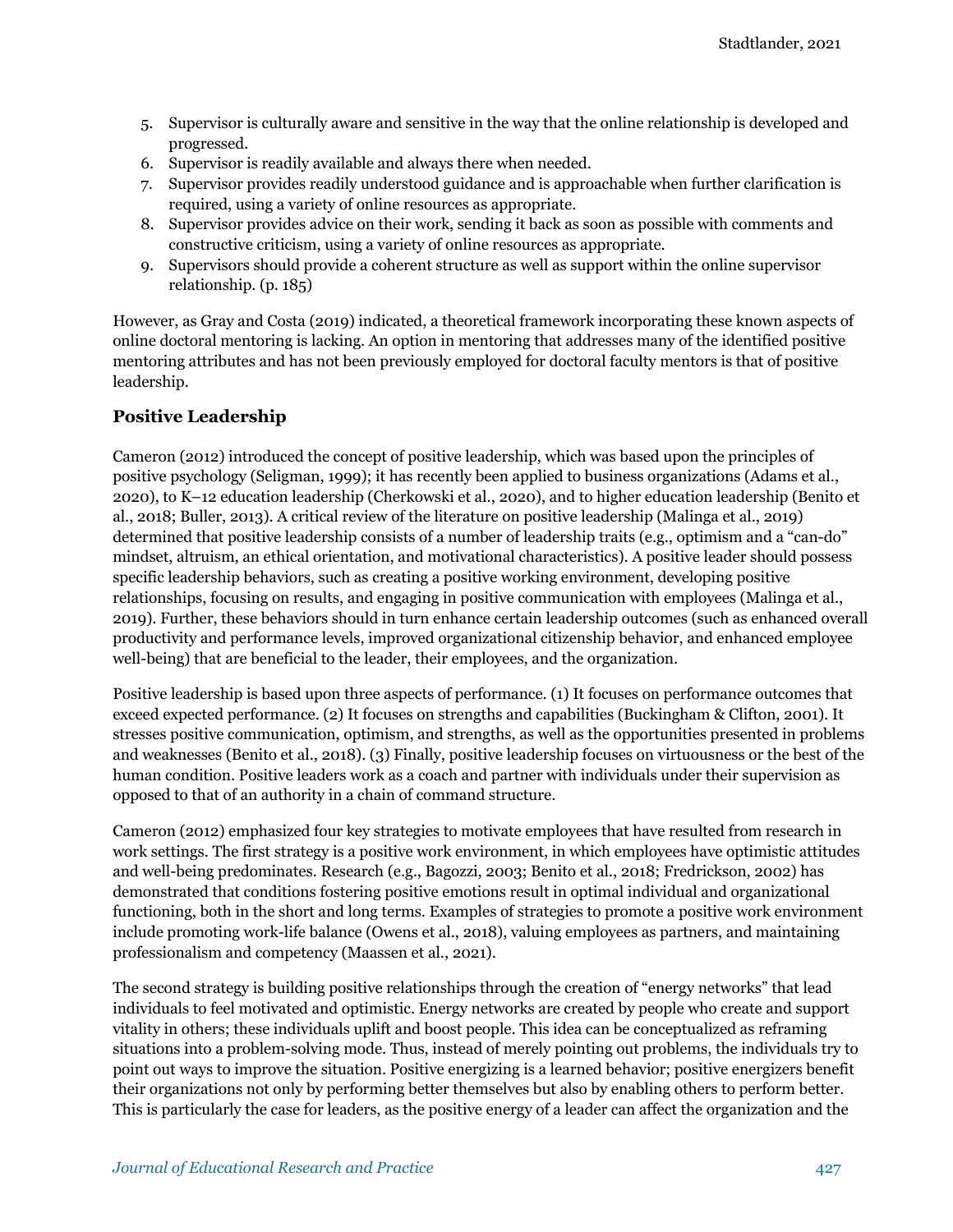employees' performance. Heaphy and Dutton (2008) demonstrated that positive social relationships affect the cardiovascular, immune, and hormonal systems, which enhance health and feelings of well-being.

The third strategy is positive communication, seen through collaboration and emphasizing individuals' strengths and contributions. Losada and Heaphy (2004; also see Box et al., 2021) demonstrated this strategy in a study in which they reported that the most important factor in predicting organizational performance was the ratio of positive statements to negative statements by leaders and employees. Positive statements were defined as those that expressed appreciation, support, helpfulness, approval, or compliments. Negative statements were those expressing criticism, disapproval, dissatisfaction, cynicism, or disagreement.

The final strategy is positive meaning in which a sense of community is developed, and actions are grounded in a set of core values. People who are engaged in work they feel is personally important lead to effects such as reductions in stress, depression, turnover, absenteeism, dissatisfaction, and cynicism as well as increases in commitment, effort, engagement, empowerment, happiness, satisfaction, and a sense of fulfillment (Cameron 2012; Chen, 2007; Gray & Costa, 2019).

#### **Positive Leadership and Online Mentoring**

I propose that the principles of positive leadership can be applied to the online dissertation mentoring experience. Some applications of positive leadership theory for faculty, strategies, and guidelines for mentors include the following.

#### **Positive Leaders Create a Positive Environment**

In a dissertation context, a positive environment may be created through compassion, forgiveness, and expressions of gratitude. Fostering compassion could be achieved by noticing when a student is having problems and offering care and concern as well as resources to support the student. An example would be early recognition of writing issues and referral to a writing course or editor.

Aiding forgiveness involves helping the student acknowledge the hurt of feeling unprepared or not "feeling good enough" and identifying remediation that the student can use to reach the high standards necessary to complete the degree (Nori et al., 2020). Using language that helps the student to clarify his or her reasons for getting a doctorate and his or her plans for the future may lead to a focus on long-term solutions. Reinforcing the need for skill development as a step to future employment and acquiring a toolbox of proficiencies can reduce the sting of remedial work (Lesko et al., 2020).

Encouragement by the positive leader for the student to acknowledge their gratitude to others can build a positive climate (Howells et al., 2017). Suggesting the student keep a research journal in which they acknowledge others' contributions and comments can be helpful (Stadtlander, 2018). Encouraging students to occasionally reach out by phone or email to peers, friends, family members, and former teachers to offer thanks and acknowledge their assistance in reaching the student's goals can lead to developing respectful and supportive relationships (a great time to encourage this behavior is at Thanksgiving; Stadtlander, 2018). Leaders can also make sure their own language is respectful by using "please" and "thank you" to students.

Gratitude on the part of both students and supervisors has been reported to result in positive effects for both parties (Howells et al., 2017). Following an intervention to promote expression and feelings of gratitude in Howells et al.'s study (2017), both supervisors and students reported increased feelings of well-being. Supervisors were found to improve the quality and delivery of supervisor feedback to students, and students reported increased enthusiasm for their research. Student–supervisor relationships were reported to be enhanced "by building trust, developing communication and relational well-being, increasing motivation and productivity, and diminishing the inequality of the student–supervisor relationship construct" (p. 11).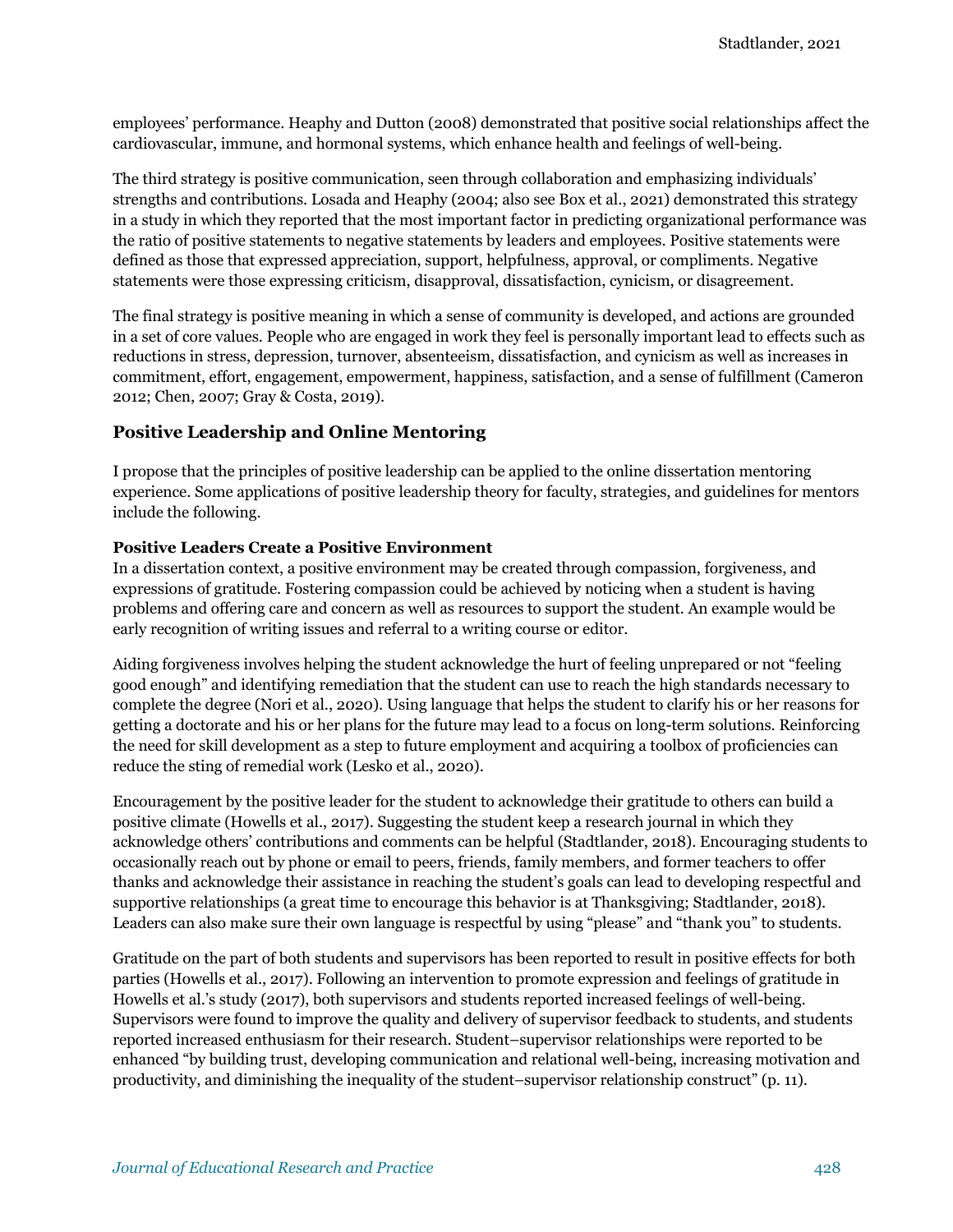#### **Positive Leaders Foster Positive Relationships**

Part of a positive relationship is believing in the student's creativity and resourcefulness. If, as a mentor, you think the student is incapable, you will not demonstrate the creativity and excitement in your mentoring that help the student reach somewhere fresh, new, and deep (Guzzardo et al., 2021).

An important reminder when working with students is that "people do well when they can" (Kraft, 2020, p. 45), meaning that their current life allows them to have the mental space to work and think, as well as the skills needed to solve problems to complete the task. For online students, as adults often working and with families, this can be particularly relevant when acting out behaviors are seen (e.g., anger that seems unjustified, not following through on assignments). Starting conversations with asking how they are doing and coping with the stresses of research can provide insights into the underlying issues. Sometimes adult students need help to problem solve how to handle their many responsibilities with working on their dissertations. Brainstorming alternatives, such as getting up earlier, creating a small office in a room with a door (even a closet will work), or working in a library or coffee shop may help them find the mental and physical space to work.

A relationship issue for many faculty members is when students become emotional and frustrated with feedback. Reynolds (2020) suggests not to mentor the emotion: the topic is what is important, and the emotion is not the topic. So do not give up on the student's agenda in order to get rid of their unpleasant emotion. Give space for the student to experience and express the emotion. Use silence as well as subtle cues to the student that it is ok to feel as they do, such as inviting the student to share what they are feeling ("it looks like you're feeling something right now, what is it?"). Invite the student to connect the emotion to the topic at hand and problem solve. However, avoid asking "why" questions, which can come across as judgmental. Why questions can cause the student to think they have to defend or explain themself instead of inviting new awareness. It is better to ask something like, "what about this brings up frustration for you?" Or "what does your frustration tell you about this? What has to change inside you in order for you to deal with this?" "What are some options that you can use to address this?"

#### **Positive Leaders Foster Positive Communication**

Empirical evidence (e.g., Box et al., 2021; Losada & Heaphy, 2004) suggests that higher levels of positive communication compared to negative communications lead to higher performance. This area is one in which many faculty members have the most difficulty; traditionally, academic responses are negative where problems are pointed out. However, previous research indicates that students are more likely to reject or ignore comments if they evoke negative emotional responses (Ryan & Henderson, 2017).

Positive communication does not mean that you can never say that a student's work is not up to acceptable standards. Good leadership is not about stroking egos. Positive academic leadership does not require the mentor to become satisfied with mediocrity (Buller, 2013). If a student cannot (or will not) meet goals and show sufficient progress, it may require a meeting to discuss whether the current program and time in the student's life are compatible with the doctoral program. Positive leadership is about finding effective strategies to achieve the goals developed for your students, recognizing if such goals are not being attained, and problem-solving solutions.

Causing someone to live in a state of fear or dissatisfaction does not lead to the student reaching his or her goals (Buller, 2013). Criticizing students over relatively minor matters builds a wall between the mentor and student (e.g., "The way you are writing citations is unacceptable and not at a graduate level. I am not going to look at it again until you fix them."). For reasons of pride or fear, they may not feel comfortable coming to the mentor for guidance any longer. Negative language may convey an impression, however unjustified, that the mentor will dismiss any inquiries in the future as dumb questions or matters that they already ought to know.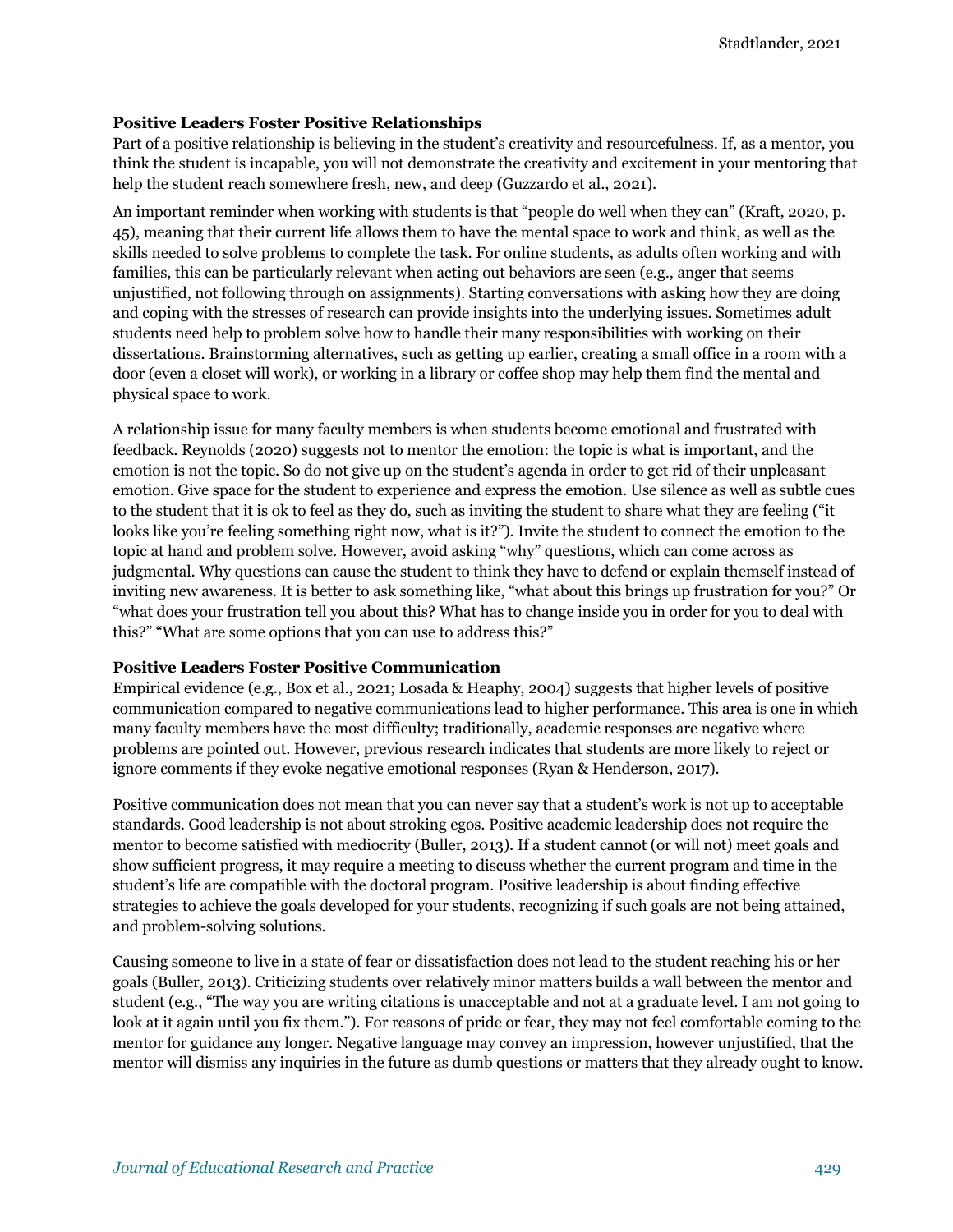A preferable strategy is to use positive language in such a way that the student understands exactly what the mentor does want (Buller, 2013). Talk with the student and offer advice, keeping the tone constructive and forward looking. For instance, a mentor might say:

Thanks for talking with me today. I really appreciate your meeting with me weekly. I'd like you to take a look at this particular section of your paper. It's not clear to me exactly what you're trying to say in this paragraph, can you try saying it to me in your own words? That is much clearer, you might want to try reading your work aloud and see if you can clarify the language.

It is often most effective to praise what you can; in the above example the mentor praised the student's timeliness and also their effort to reword the sentence. Providing guidance gently and helpfully, while demonstrating absolute confidence in the person's ability to meet the standards that have been set, keeps the communication open and encourages the student to keep trying.

*Motivational Interviewing.* Using skills from motivational interviewing can also be beneficial to a positive leader, particularly when suggesting a change of approach or recommending the student get additional help.

[Motivational interviewing] is a collaborative, goal-oriented style of communication with particular attention to the language of change. It is designed to strengthen personal motivation for and commitment to a specific goal by eliciting and exploring the person's own reasons for change within an atmosphere of acceptance and compassion. (Miller & Rollnick, 2013, p. 29)

Key qualities of motivational interviewing include using a guiding style of communication that incorporates good listening, directing, and giving information and advice. It is designed to empower people to make a change by drawing out their own meaning, importance, and capacity for change. It is based on being respectful and curious with people in a way that facilitates the natural process of change and honors the individual's autonomy.

In the current context of fostering communication between a doctoral student and mentor, two aspects of motivational interviewing are relevant: evoking and planning. During the evoking step, the mentor gently explores and helps the student build his or her own "why" of change through eliciting the student's ideas and motivations. Ambivalence is normalized, explored without judgment and, as a result, may be resolved. This process requires skillful attention to the person's talk about change. During the planning step, the mentor helps the student explore the "how" of change; whereby the mentor supports the student to consolidate his or her commitment to change and develops a plan based on the person's own insights and expertise. Here is an example of how such an exchange might look:

*Mentor:* Could you remind me please; what did you say you would complete for this week?

*Student:* I was going to write 5 pages, but I just ran out of time. It is so hard to find literature!

*Mentor:* I see. What did you decide your goal would be for this term for your dissertation?

*Student:* I want to get Chapter 2, the literature review done.

*Mentor:* And how is that coming along? We are now halfway through the term.

*Student*: I have a few pages done. I have been really busy with work; it is just so hard for me to have time to sit and write.

*Mentor:* Remind me again, why did you want to get your doctorate?

*Student:* I want to be able to teach college, I am really tired of my job.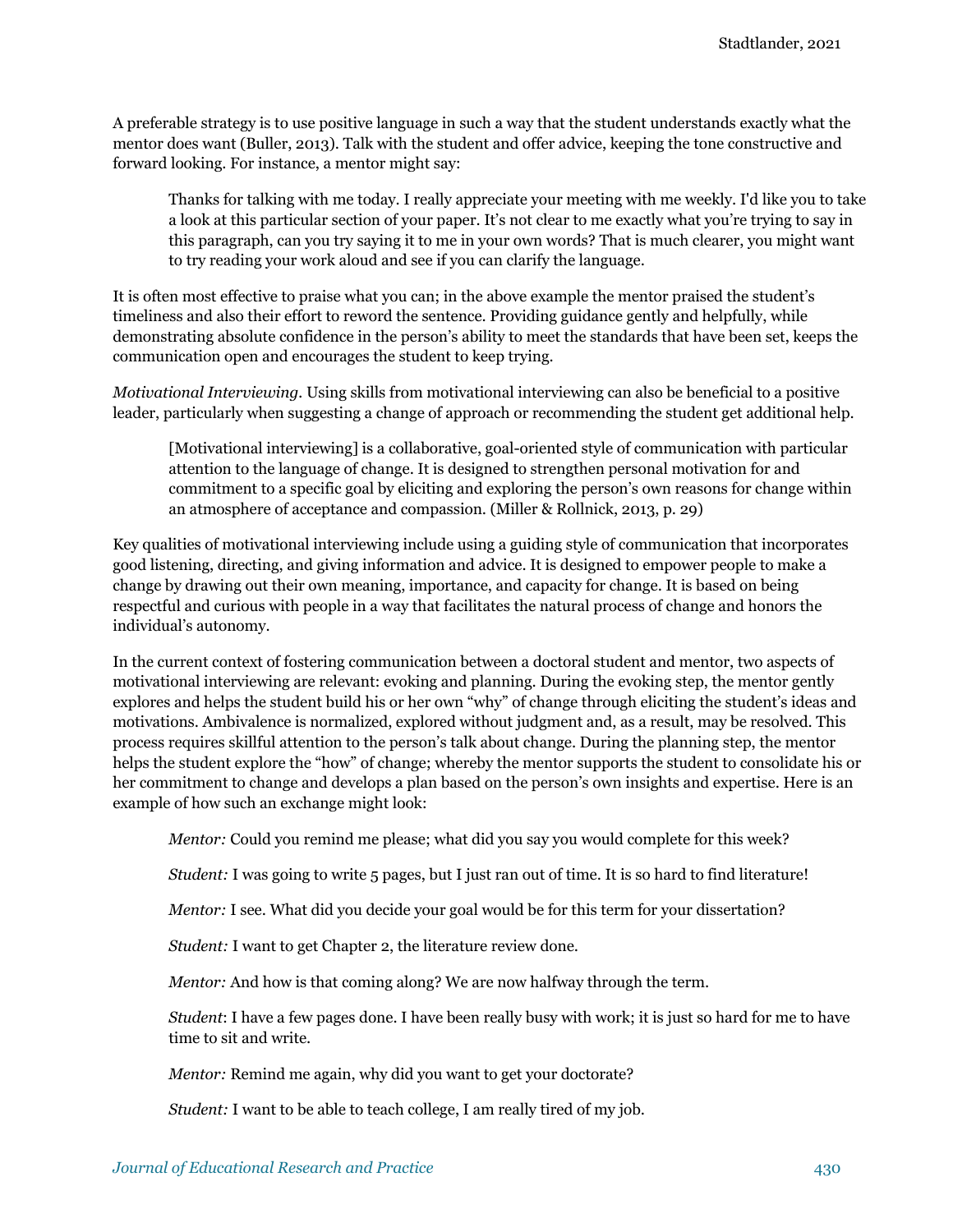*Mentor:* So, the next step in being able to reach your goal of being a college teacher is finishing Chapter 2, correct?

*Student:* Yes, I have to get that done!

*Mentor:* Let's brainstorm a little. What are some possible ways you could make time to write?

*Student:* Well, I guess I could write during my lunch hour…. maybe I could get up an hour or two earlier?

*Mentor:* What changes would you have to make in your life to make that happen?

*Student:* Well, I guess I would have to take my lunch to work. And I would need to get enough rest by going to bed earlier. I could get up at 5 and write for 2 hours before work.

*Mentor:* Is that something you are willing to do?

*Student:* I don't know if I can do it all of the time.

*Mentor:* How long do you think you could commit to doing it?

*Student:* Maybe a month? And see how it goes?

*Mentor:* That seems reasonable to me. How about if we check in next week and see how your writing is coming along?

Some aspects of the above exchange to note are that the mentor had the student express his goals and used them to help the student to brainstorm some possible solutions. The mentor verified that the student was willing to commit to a specific time period for his solution and provided opportunities to check in on the progress. At subsequent meetings the pair could refine the solution to be sure it remains workable.

#### **Positive Leaders Foster Positive Meaning**

People who feel they are pursuing a profound purpose or engaging in work that is personally important find that positive outcomes are produced (Savvides & Stavrou, 2020). These outcomes include reductions in stress, depression, turnover, absenteeism, dissatisfaction, and cynicism, as well as increases in commitment, effort, engagement, empowerment, happiness, satisfaction, and a sense of fulfillment (Cameron, 2013; Chen, 2007; Savvides & Stavrou, 2020).

Cameron (2013) suggested that work is associated with meaningfulness when it possesses one or more of four key attributes. It appears that these attributes can also be applied to the student who is pursuing a doctoral degree. The first attribute is that the work has an important positive impact on the well-being of others (Brown et al., 2003; Grant et al., 2007). Students may be able to find meaning in their doctoral work by being reminded of the long-term implications of their research study. Having students articulate realistic implications and applications of the results of their study may provide the impetus to continue their work when things get difficult. An example question in this area might be, "How could other (teachers/nurses/professionals, etc.) apply your work in the future?"

The second attribute of meaningfulness is that work is associated with an important virtue or a personal value (Bright et al., 2006; Hager, 2018; Kaufman, 2018). During their doctoral work, students need to be reminded of the reasons that they originally undertook the doctoral program. Often the student gets distracted by the day-to-day concerns and loses focus of their original goal and how it would benefit their and their family's future. Occasionally having students restate their ultimate goal, why they started the program, and why they selected the topic of their research may help them recommit to the program and their research study. It is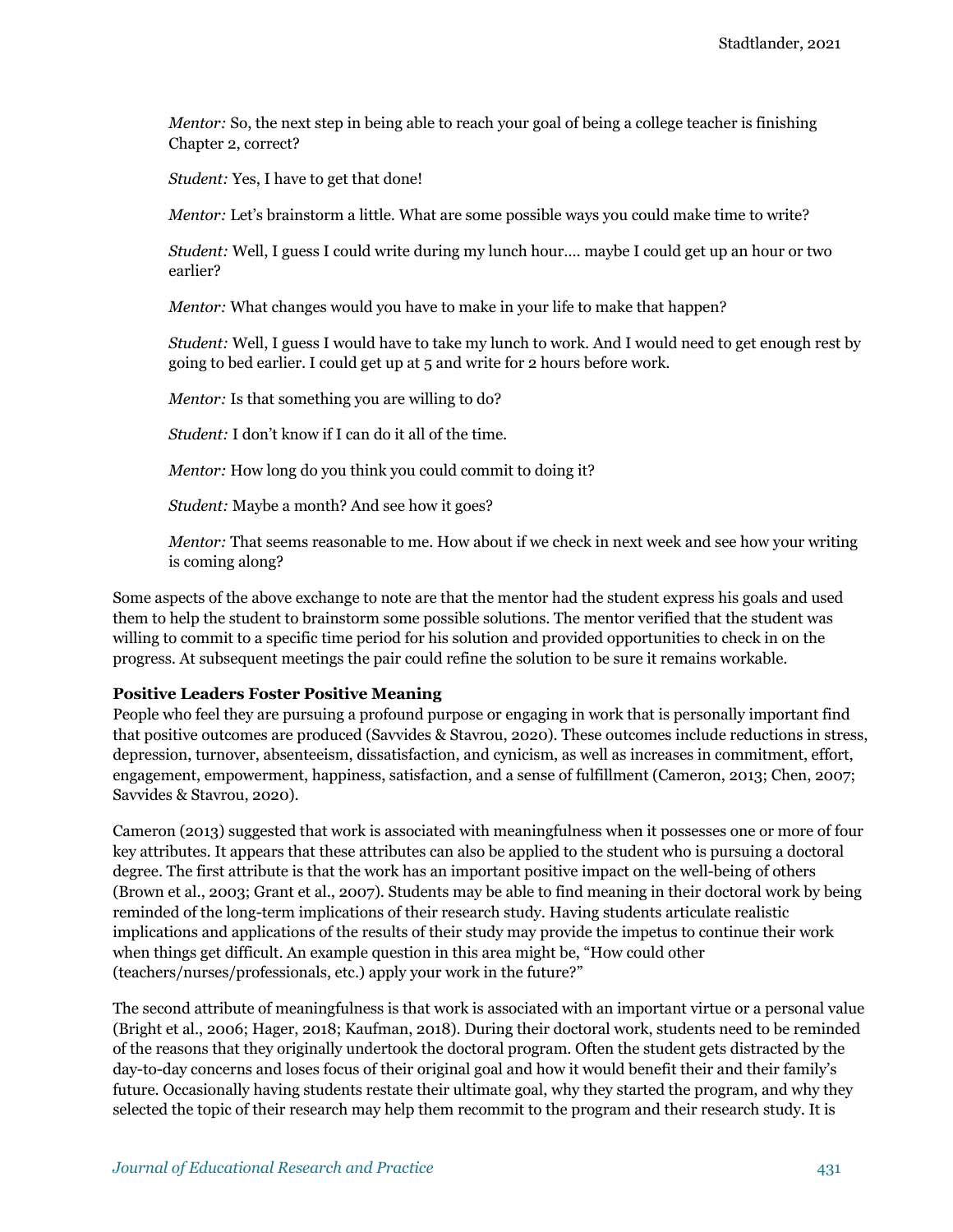helpful for faculty to keep track of the student's goal and use it as incentive when difficult feedback is given (e.g., "There are a lot of changes needed in this (methods/literature, etc.) section, Mary. But remember, when you are a college instructor, it is an area you will need to understand and be able to discuss with your students, so it is well worth the time to get it right now").

It is also important that the mentor indicates through his or her behavior and language that they believe it is important that the student finish their doctorate. Setting up a schedule of weekly or biweekly phone meetings, with assignments due at each meeting, illustrates their commitment to the process and to the student. Reminding the student occasionally of how far they have come in the dissertation process and how much they have improved reinforces their belief in the student.

The third attribute of meaningfulness is that the work has an impact that extends beyond the immediate timeframe or creates a ripple effect (Cameron & Lavine, 2006). A basic human need is to create a legacy or to extend influence beyond the immediate time frame (Lawrence & Nohria, 2004). It may help students to consider the personal legacy to their family of completing a doctoral degree and how they may motivate current and future family members to also attain higher education. A discussion of a long-term research agenda may also be beneficial for a student to consider how their research may benefit their profession and society. An example of how to discuss these issues:

You have developed an interesting study, Meredith. What do you see as the next study that would be interesting to do? Great ideas! You should write those down; you are starting to develop a research agenda. It is a good idea to keep track of all of your research ideas for the future. How could your study be applied to other areas in (psychology/political science/our field of study)?

The final attribute of meaningfulness is that the work leads to supportive relationships or a sense of community (Polodny et al., 2004). In an online environment the doctoral committee has a responsibility to create supportive relationships and a sense of community between students (Stadtlander et al., 2020). Respecting that the student has a key role within the committee and is a scholar in training may help the committee to create a feeling in the student that they do not want to let the committee down by not completing the doctoral degree.

The dissertation mentor can not only create a positive relationship with the student but also facilitate a supportive community between their students. For example, faculty may wish to consider maintaining a texting group with their online dissertation students (e.g., using the app GroupMe; Stadtlander et al., 2020). In such a group both current and former students may be in the same texting group. The students can offer support on the dissertation process as well as personal emotional support for the members, requiring only occasional input from faculty. Having peers that understand what the individual is experiencing can be invaluable. Such a support group might also be developed in person or in a classroom environment.

In an online dissertation environment isolation can be a major problem for students (Kaufmann, 2018). Many faculty members offer a regular online group meeting, for example, having a monthly meeting using conferencing software (e.g., Zoom) in which students have the opportunity to interact and share questions and progress. They can celebrate successes and offer advice to others. Meetings may be an optional support group or faculty may require attendance and have more formal sessions. Positive leadership approaches can be used to set the tone and stimulate interaction between students; some examples include the following.

Welcome everyone, I am so glad you could join us! Let's begin with a check-in, tell us where you are in the process and how things have been going…. John indicated he is having problems writing his literature review, anyone have any suggestions that worked for you? Any resources that might help him?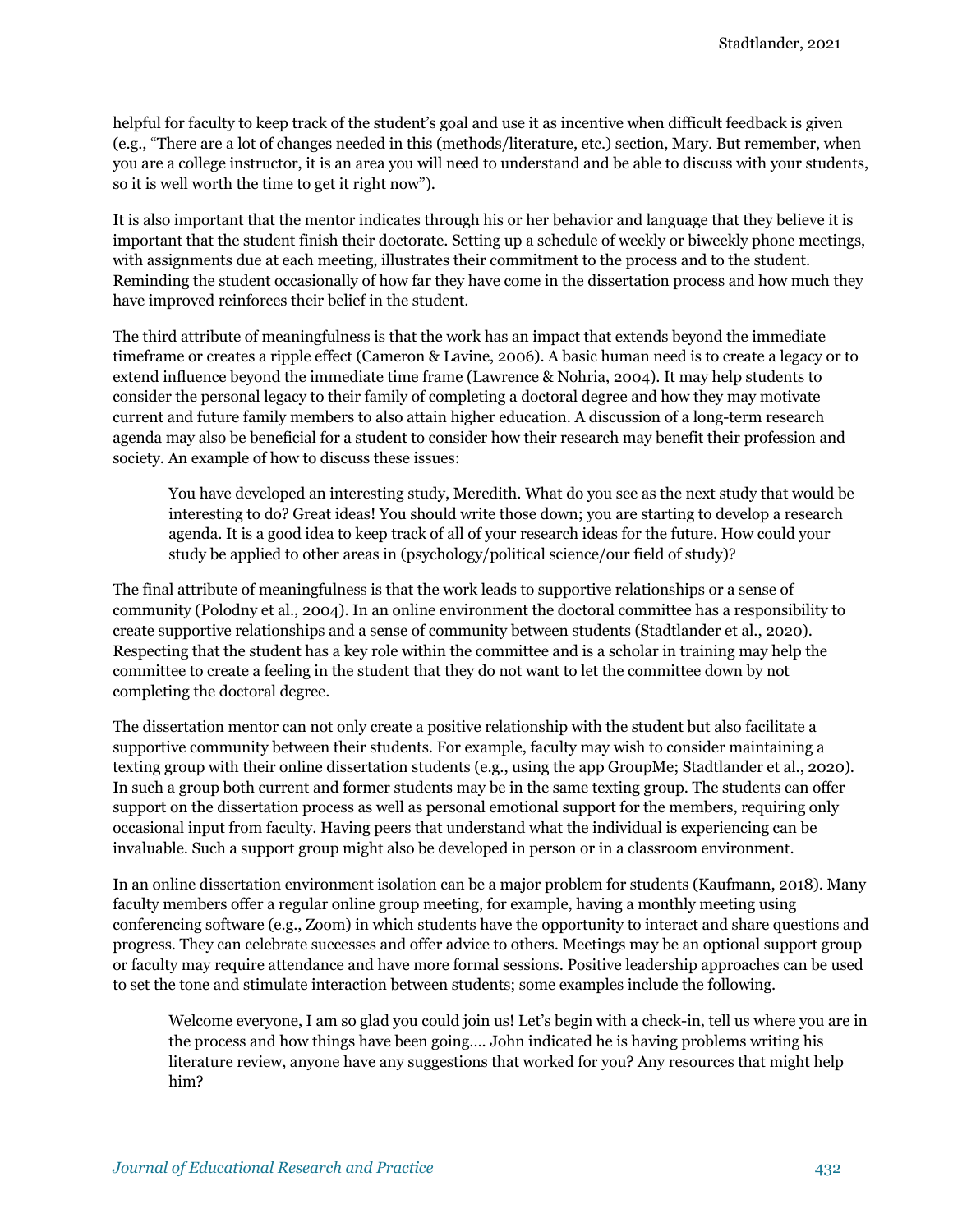Focusing on what students do well and facilitating their sharing that skill in a group setting can have a strong impact. For example, asking a student who has successfully completed a section of his or her paper or defended their proposal or final paper to discuss their strategies and experience can benefit the group and promote excellence for all. Some faculty also have students practice their oral presentations before their classmates, providing students the opportunity to provide peer feedback and understand the preparation required for the defense.

#### **Organization**

An important aspect of being a positive leader is being organized with all the information for and about the mentees. To be effective the mentor needs to keep track of student progress, the students' short- and longterm goals, and information about their personal life. Being knowledgeable about students' jobs, marital status, and if they have children at home provides insights into their motivations and concerns. As a mentor, it is necessary to keep track of where students are in the process, notes on them, and their drafts. It may be required to find specific information months later, as well as being able to recall the rationale for making decisions and a timeline of when things were done. There are a number of methods to achieve this organization, from making a strict file system on the computer to maintaining a log in a spreadsheet or in word processing software. The important aspect is to set up a system that will work for the user and to keep it maintained. Some example entries of a log of student interactions, for those not familiar with the idea:

3-7 call, agreed to be chair, discussed expectations, she wants to be college professor. Has 2 middle school daughters, and works as a technician in a hospital

- 3-21 call, discussed definitions, doing expert panel, pilot.
- 4-10 decent draft of prospectus and survey–made some comments

4-22 reviewed draft of prospectus—suggested we do a video chat and talk through it. She tends to phrase things vaguely—assuming the reader understands

- 4-29 almost done with prospectus—just a few things to clarify
- 5-19 prospectus approval by committee
- 7-6 call, reviewed partial draft of c 2—looking good so far
- 8-13 call, discussed c 2
- 10-13 call, full draft of c 2, discussed expectations with methods

### **Conclusions**

Positive leadership for online mentors means being accessible and creating an environment where success is assumed, and social support is provided by both the mentor and peers. Students are encouraged to problem solve their deficiencies and work out a plan to address them. Gratitude is expressed by the mentor and encouraged in students to recognize those who have helped them to progress. Using positive language, being open, and being supportive leads students to succeed.

One of the biggest differences between positive mentorship and more traditional forms of mentoring is that the leader does not necessarily appear to be leading. In other words, rather than telling students to do tasks, positive leaders spend much of their time creating environments that increase the likelihood of student success. They lead without making students continually feel that they are being led and dependent, even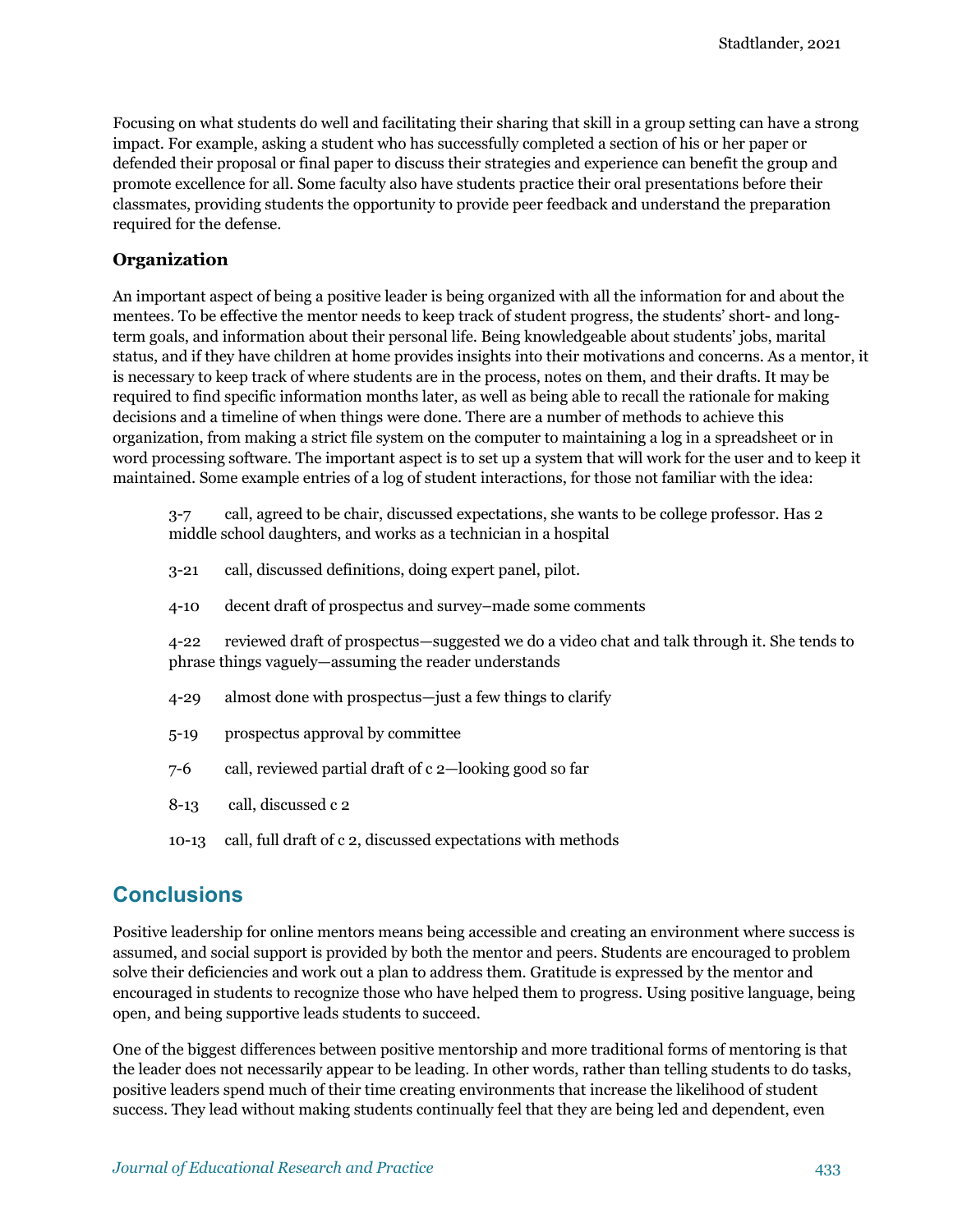though everyone senses their positive energy and progress that results from their collective efforts (Buller, 2013). Thus, positive leadership provides a viable alternative to mentoring based on hierarchy, fear of penalties for honest mistakes, and other factors that inhibit creativity and destroy initiative in their students. The goal for the mentor is to develop independent and proficient researcher-scholars.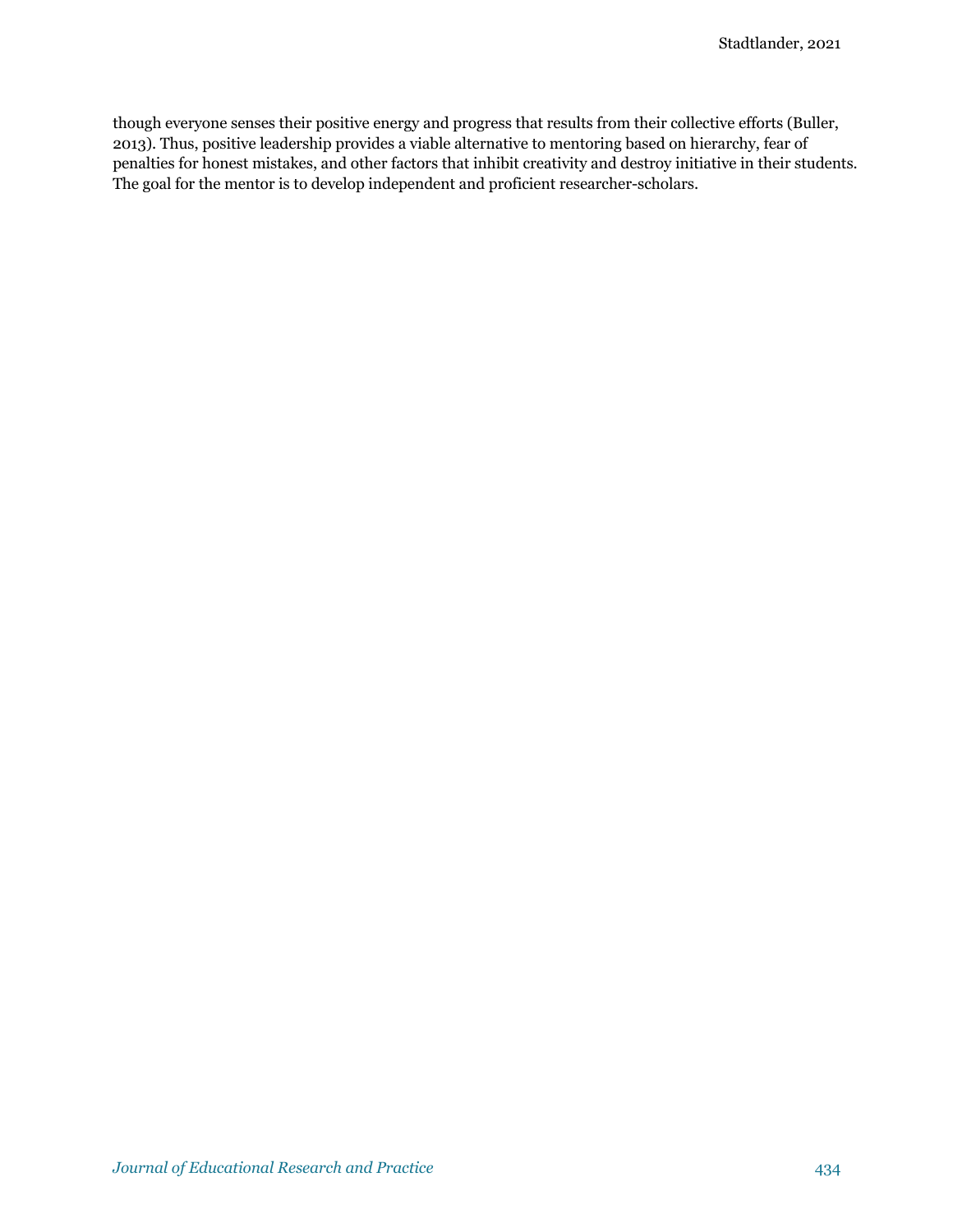## **References**

- Adams, B. G., Meyers, M. C., & Sekaja, L. (2020). Positive leadership: Relationships with employee inclusion, discrimination, and well-being. *Applied Psychology*, *69*(4), 1145–1173. https://doi.org/10.1111/apps.12230
- Ali, A., & Kohun, F. (2007). Dealing with social isolation to minimize doctoral attrition—a four-stage framework. *International Journal of Doctoral Studies, 2*(1), 33–49. https://doi.org/10.28945/56
- Al Makhamreh, M., & Stockley, D. (2019). Mentorship and well-being: Examining doctoral students' lived experiences in doctoral supervision context. *International Journal of Mentoring and Coaching in Education*, *9*(1), 1–20. https://doi.org/10.1108/IJMCE-02-2019-0013
- Anafarta, A., & Apaydin, Ç. (2016). The effect of faculty mentoring on career success and career satisfaction. *International Education Studies*, *9*(6), 22–31. https://doi.org/10.5539/ies.v9n6p22
- Bagozzi, R. P. (2003). Positive and negative emotions in organizations. In K. Cameron, J. E. Dutton, & R. E. Quinn (Eds.). *Positive organizational scholarship* (pp. 176–93). San Francisco: Berrett-Koehler.
- Benito, A., Canteri, K., Grimley, M., Khanka, S., Lajud Desentis, C., Moreno Melgarejo, A., Morley, S., Paul, N., & Vasu, T. (2018). Introducing positive leadership in the teaching & learning process of higher education. *International Journal of Arts and Social Science*, *1*(2), 33–42.
- Bova, B. (2000). Mentoring revisited: The Black woman's experience. *Mentoring & Tutoring, 8*(1), 5–16 https://doi.org/10.1080/713685511
- Bova, B. M., & Phillips, R. (1984). Mentoring as a learning experience for adults. *Journal of Teacher Education, 35*, 16–20. https://doi.org/10.1177/002248718403500304
- Box, M., Paye, C., & Gallardo-Williams, M. T. (2021). Positive feedback via descriptive comments for improved safety inspection responsiveness and compliance. *ACS Chemical Health & Safety*, *28*(6), 397–401. https://doi.org/10.1021/acs.chas.1c00009
- Bright, D. S., Cameron, K. S., & Caza, A. (2006). The amplifying and buffering effects of virtuousness in downsized organizations. *Journal of Business Ethics*, *64*(3), 249–269. https://doi.org/10.1007/s10551-005-5904-4
- Brown, S. L., Nesse, R. M., Vinokur, A. D., & Smith, D. M. (2003). Providing social support may be more beneficial than receiving it: Results from a prospective study of mortality. *Psychological Science*, *14*(4), 320–327. https://doi.org/10.1111/1467-9280.14461. PMid:12807404
- Buckingham, M., & Clifton, D. O. (2001). *Now, discover your strengths*. Simon and Schuster.
- Buller, J. L. (2013). *Positive academic leadership*. Jossey-Bass
- Burrus, S. W., Fiore, T. D., Shaw, M. E., & Stein, I. F. (2019, June). Predictors of Online Doctoral Student Success: A Quantitative Study. In *ANNUAL* (p. 61). https://www.westga.edu/~distance/ojdla/winter224/burrusfioreshaw224.html
- Cameron, K. (2013). *Practicing positive leadership: Tools and techniques that create extraordinary results*. Berrett-Koehler Publishers.
- Cameron, K. (2012). *Positive leadership: Strategies for extraordinary performance*. Berrett-Koehler Publishers.
- Cameron, K., & Lavine, M. (2006). *Making the impossible possible: Leading extraordinary performance: The Rocky Flats story*. Berrett-Koehler Publishers.
- Chen, G. (2007). Subject-object meaningfulness in knowledge work. [Unpublished honors thesis] University of Michigan.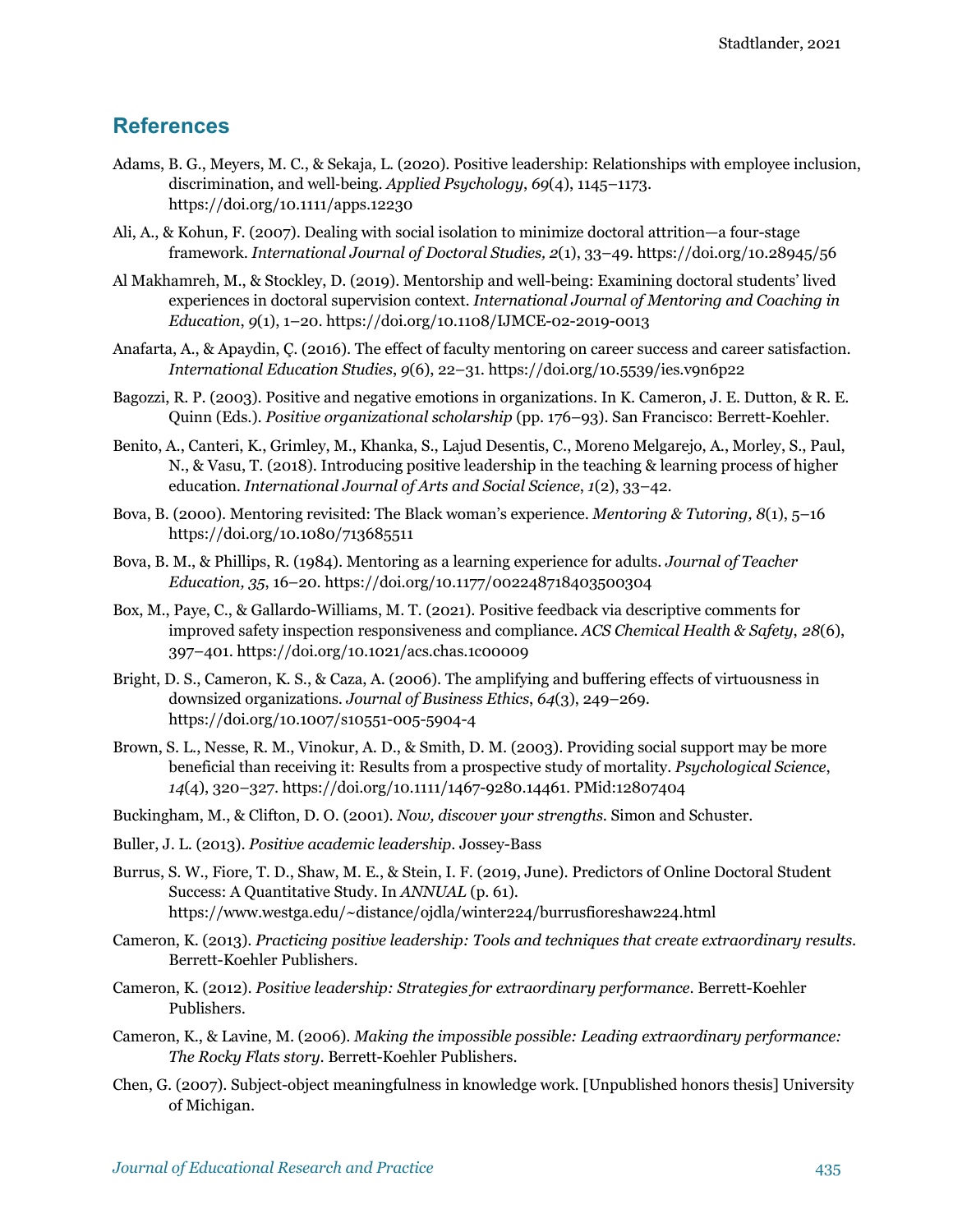- Cherkowski, S., Kutsyuruba, B., & Walker, K. (2020, June 19). Positive leadership: Animating purpose, presence, passion and play for flourishing in schools. *Journal of Educational Administration*. https://doi.org/10.1108/JEA-04-2019-0076
- Diefenbach, T, (2013). *Hierarchy and organisation: Toward a general theory of hierarchical social systems* (Routledge Studies in Management, Organizations and Society Book 24). Routledge. https://doi.org/10.4324/9780203752937
- Ferrell, E. B. W., Ensminger, D., & Coleman, E. (2019). Changing the doctoral student-dissertation chair relationship through the article dissertation format. *Mid-Western Educational Researcher*, *31*(2), 166–185.
- Fredrickson, B. L. (2002). Positive emotions. In C. R. Snyder & S. J. Lopez (Eds.). *The Oxford handbook of positive psychology* (pp. 120–134). Oxford University Press.
- Gardner, S. K., & Doore, S. A. (2020). Doctoral student socialization and professional pathways. In *Socialization in Higher Education and the Early Career* (pp. 113–127). Springer, Cham. https://doi.org/10.1007/978-3-030-33350-8\_7
- Gardner, S. K., & Barnes, B. J. (2014). *Advising & mentoring doctoral students: A handbook*. CreateSpace Independent Publishing.
- Grant, A. M., Campbell, E. M., Chen, G., Cottone, K., Lapedis, D., & Lee, K. (2007). Impact and the art of motivation maintenance: The effects of contact with beneficiaries on persistence behavior. *Organizational Behavior and Human Decision Processes*, *103*(1), 53–67. https://doi.org/10.1016/j.obhdp.2006.05.004
- Gray, M. A., & Crosta, L. (2019). New perspectives in online doctoral supervision: A systematic literature review. *Studies in Continuing Education*, *41*(2), 173–190. https://doi.org/10.1080/0158037X.2018.1532405
- Guzzardo, M. T., Khosla, N., Adams, A. L., Bussmann, J. D., Engelman, A., Ingraham, N., Gamba, R., Jones-Bey, A., Moore, M. D., Toosi, N. R., & Taylor, S. (2021). "The ones that care make all the difference": Perspectives on student-faculty relationships. *Innovative Higher Education*, *46*(1), 41–58. https://doi.org/10.1007/s10755-020-09522-w PMid:33012971 PMCid:PMC7525228
- Hager, F. W. (2018). The links between meaningfulness of work, work-engagement and mental well-being. [Paper]. In *14th Annual International Bata Conference for Ph.D. Students and Young Researchers* (p. 76–94). Zlin, Czech Republic. https://doi.org/10.7441/dokbat.2018.08
- Harris, R. J., & Brewer, C. L. (1986). Mentoring in teaching a university psychology class. In W. A. Gray & M. M. Gray (Eds.), *Mentoring: Aid to excellence in education, the family and the community* (pp. 79– 86). International Association of Mentoring.
- Heaphy, E. D., & Dutton, J. E. (2008). Positive social interactions and the human body at work: Linking organizations and physiology. *Academy of Management Review*, *33*(1), 137–162. https://doi.org/10.5465/amr.2008.27749365
- Howells, K., Stafford, K., Guijt, R., & Breadmore, M. (2017). The role of gratitude in enhancing the relationship between doctoral research students and their supervisors. *Teaching in Higher Education*, *22*(6), 621–638. https://doi.org/10.1080/13562517.2016.1273212
- Jameson, C., & Torres, K. (2019). Fostering motivation when virtually mentoring online doctoral students. *Journal of Educational Research and Practice*, *9*(1), 23. https://doi.org/10.5590/JERAP.2019.09.1.23
- Kaufmann, D. A. (2018). Reflection: Benefits of gamification in online higher education. *Journal of Instructional Research*, *7*, 125–132. https://doi.org/10.9743/JIR.2018.12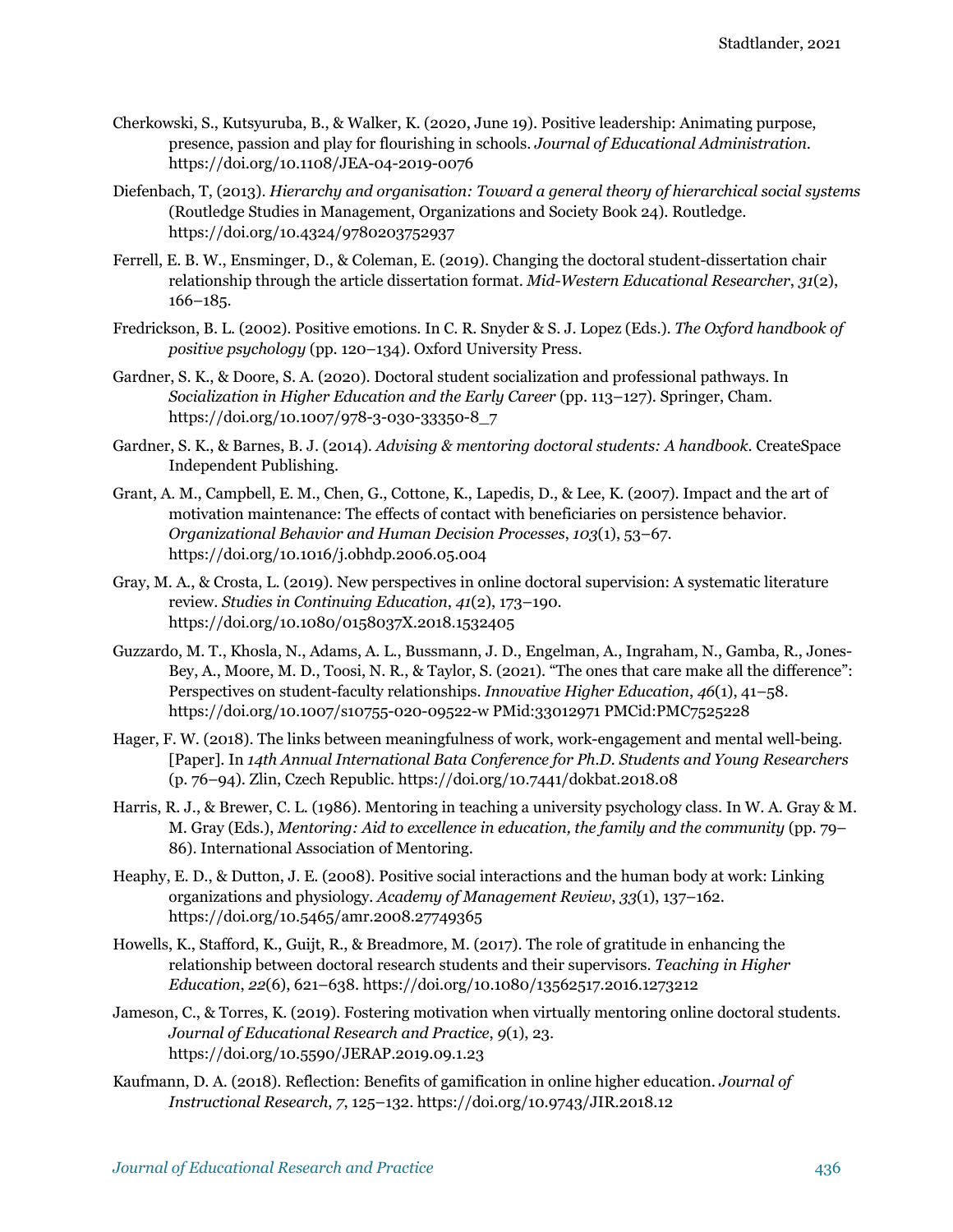- Kaufman, J. C. (2018). Finding meaning with creativity in the past, present, and future. *Perspectives on Psychological Science*, *13*(6), 734–749. https://doi.org/10.1177/1745691618771981 PMid:30227083
- Komarraju, M., Musulkin, S., & Bhattacharya, G. (2010). Role of student–faculty interactions in developing college students' academic self-concept, motivation, and achievement. *Journal of College Student Development, 51*(3), 332–342. https://doi.org/10.1353/csd.0.0137
- Kraft, H. (2020). *Deep kindness: A revolutionary guide for the way we think, talk, and act in kindness*. Tiller Press.
- Lawrence, P. R., & Nohria, N. (2002). *Driven: How human nature shapes our choices*. Jossey-Bass.
- Lesko, C. R., Keil, A. P., & Edwards, J. K. (2020). The epidemiologic toolbox: Identifying, honing, and using the right tools for the job. *American Journal of Epidemiology*, *189*(6), 511–517. https://doi.org/10.1093/aje/kwaa030
- Litalien, D., & Guay, F. (2015). Dropout intentions in PhD studies: A comprehensive model based on interpersonal relationships and motivational resources. *Contemporary Educational Psychology, 41*, 218–231. https://dx.doi.org/10.1016/j.cedpsych.2015.03.004
- Losada, M., & Heaphy, E. (2004). The role of positivity and connectivity in the performance of business teams: A nonlinear dynamics model. *American Behavioral Scientist*, *47*(6), 740–765. https://doi.org/10.1177/0002764203260208
- Maassen, S. M., van Oostveen, C., Vermeulen, H., Weggelaar, A. M. (2021). Defining a positive work environment for hospital healthcare professionals: A Delphi study. *PLoS One*, 16(2): e0247530. https://doi.org/10.1371/journal.pone.0247530 PMID: 33630923; PMCID: PMC7906333.
- Malinga, K. S., Stander, M., & Nell, W. (2019). Positive leadership: Moving towards an integrated definition and interventions. In L. Van Zyl, and S. Rothmann Sr. (Eds.) *Theoretical Approaches to Multi-Cultural Positive Psychological Interventions*, 201–228. Springer, Cham. https://doi.org/10.1007/978-3-030-20583-6\_9
- Miller, W. R., & Rollnick, S. (2013). *Motivational interviewing: Helping people to change* (3rd ed.). Guilford Press.
- Morris, S. E. (2011), Doctoral students' experiences of supervisory bullying. *Pertanika Journal of Social Sciences and Humanities, 19*(2), 547–555.
- Nori, H., Peura, M. H., & Jauhiainen, A. (2020). From imposter syndrome to heroic tales: Doctoral students' backgrounds, study aims, and experiences. *International Journal of Doctoral Studies*, *15*, 517–539. https://doi.org/10.28945/4637
- Okahana, H., Zhou, E., & Gao, J. (2020). *Graduate Enrollment and Degrees: 2009 to 2019*. Council of Graduate Schools. https://cgsnet.org/ckfinder/userfiles/files/CGS\_GED19\_Report\_final2.pdf
- Owens, J., Kottwitz, C., Tiedt, J., & Ramirez, J. (2018). Strategies to attain faculty work-life balance. *Building Healthy Academic Communities Journal*, *2*(2), 58–73. https://doi.org/10.18061/bhac.v2i2.6544
- Paré, A. (2017). Re-thinking the dissertation and doctoral supervision. *Journal for the Study of Education and Development: Childhood and Learning*, *40*(3), 407–428. https://doi.org/10.1080/02103702.2017.1341102
- Patton, L. D. (2009). My sister's keeper: A qualitative examination of mentoring experiences among African American women in graduate and professional schools. *Journal of Higher Education, 80*(5), 510– 537. https://doi.org/10.1080/00221546.2009.11779030
- Podolny, J. M., Khurana, R., & Hill-Popper, M. (2004). Revisiting the meaning of leadership. *Research in Organizational Behavior*, *26*, 1–36. https://doi.org/10.1016/S0191-3085(04)26001-4